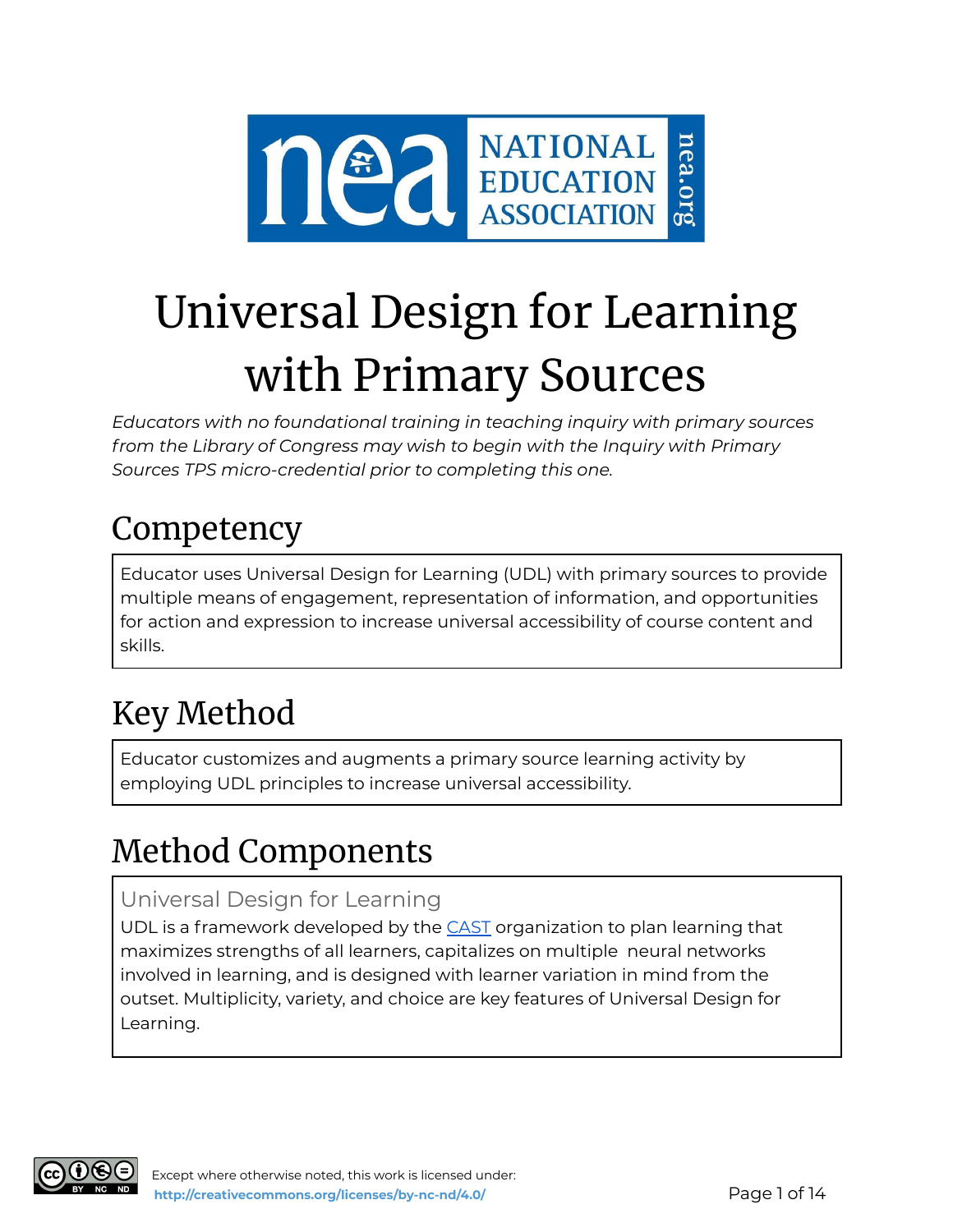#### Engagement

Recruiting interest and sparking excitement and curiosity for learning are *relational/emotional* parts of teaching and learning and closely connected to *focus and attention*. Methods to increase engagement include:

- **providing sets of varied sources** related to the activity topic to offer individual student choice and autonomy.
- **investigating questions and including sources with high personal relevance**, connection, and/or perceived value to increase student interest.
- **offering genuine inquiry that invites critique**, off-beat creativity and/or connection to topics outside the planned activity to draw in students.
- **offering support for mastery** through clear goals; practice with skills, tools, and vocabulary; and collaborative work groups––especially with primary sources that offer language challenges to students.
- **paying attention to threats to engagement**, such as distraction, discouragement, and stress.

#### Representation

UDL principles call for information to be presented in varied ways, harnessing multiple perceptual systems. Representation covers sources of information (e.g., recorded speech, written text, diagrams, photographs, visual art, handling artifacts), and analysis tools and activities that promote students' representing information freshly for themselves (e.g., dramatizations, sorting and categorizing, comparing leveled translations with original text).

### Action and Expression

Physical engagement, whether through marking up a copy of a text or photo, sorting, dramatizing, or moving around a classroom and beyond, provides neurological assists to learning. Providing options for students to show what they know can improve assessment and result in a better understanding of student capabilities and learning. Primary sources can be used in both aspects of action and expression.

### Primary (and other) Sources

Primary sources, as [described](https://www.loc.gov/programs/teachers/getting-started-with-primary-sources/) by the Library of Congress, "are the raw materials of history" that historians, journalists, and people with an interest use as evidence to build a picture of what happened and *why*. By directly looking at primary as well as secondary sources, students can become authors of their own interpretations and can "see how the pudding is made" by tracing the underlying basis for what is summarized by others. Using multiple sources is a powerful tool in meeting the objectives of UDL.

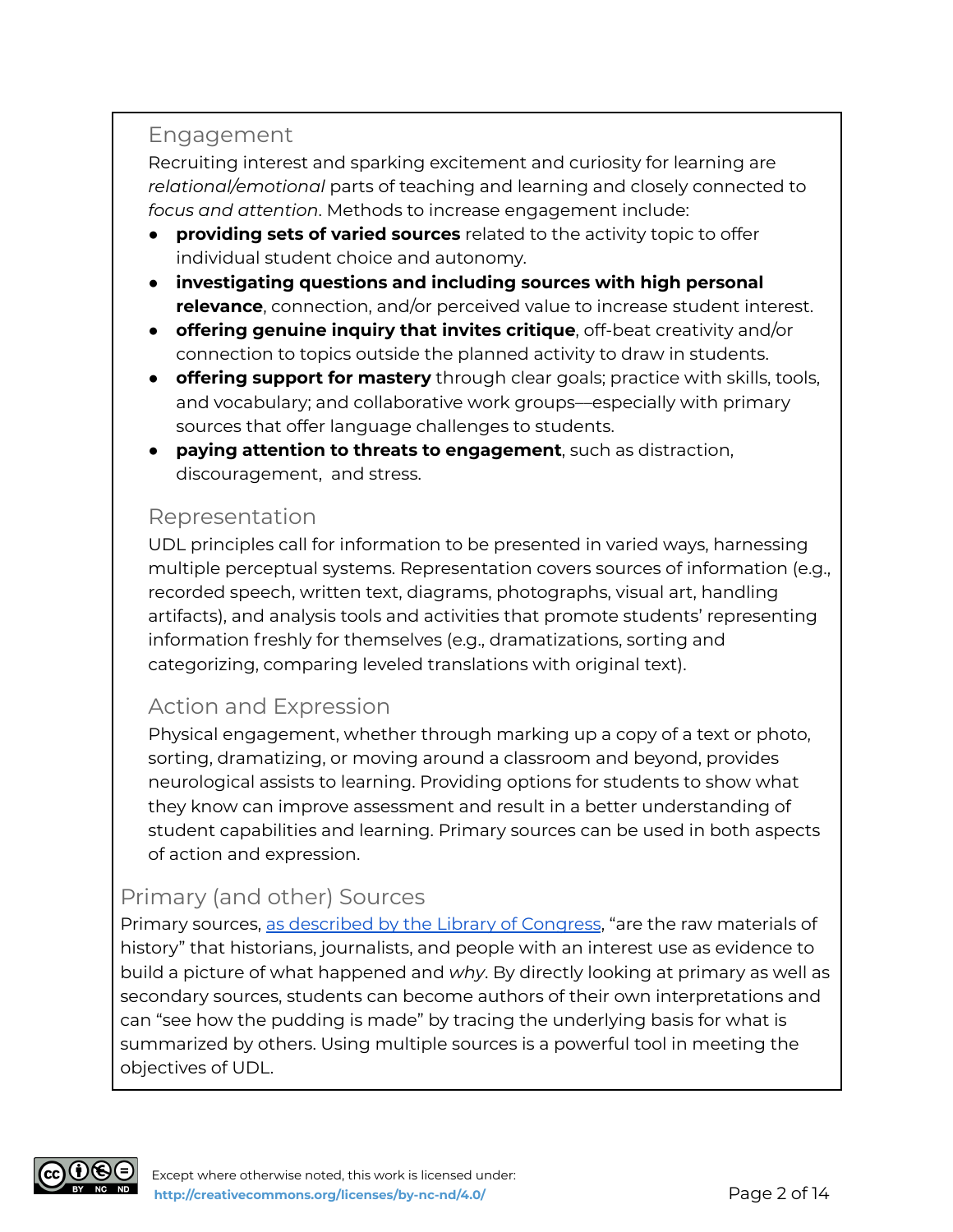| <b>REPRESENTATION</b><br>- Options for presenting<br>content                                                                                                                                                                                                                                                                                                                                                                                                                           | <b>ENGAGEMENT</b><br>- Options for engaging<br>student interest                                                                                                                                              | <b>EXPRESSION</b><br>- Options for students<br>to demonstrate<br>learning                                                                                                                                                                                        | SEL, SENSORY, etc.<br>- Options to minimize<br>threat & excess, build<br>connection & mastery                                                                                                                                                    |
|----------------------------------------------------------------------------------------------------------------------------------------------------------------------------------------------------------------------------------------------------------------------------------------------------------------------------------------------------------------------------------------------------------------------------------------------------------------------------------------|--------------------------------------------------------------------------------------------------------------------------------------------------------------------------------------------------------------|------------------------------------------------------------------------------------------------------------------------------------------------------------------------------------------------------------------------------------------------------------------|--------------------------------------------------------------------------------------------------------------------------------------------------------------------------------------------------------------------------------------------------|
| Read-aloud<br>O.<br>O Artifacts<br><b>Pictures</b><br>O<br>Graphic organizers<br>O<br>Video clips<br>O.<br>Audio recordings<br>O<br>O Hands-on lab<br>Lecture<br>O.<br>Story book<br>O.<br>Text excerpt<br>O<br>Leveled translation<br>O.<br>Other <b>Communist Communist Communist Communist Communist Communist Communist Communist Communist Communist Communist Communist Communist Communist Communist Communist Communist Communist Communist Communist Communist Commu</b><br>O | O Big issues<br>Student questions<br>O<br>Cooperative work<br>O<br>O Partner work<br>Manipulatives<br>O<br>Movement<br>O.<br>Debates<br>O.<br>O Role plays or<br>simulations<br>$O$ Other $\_\_\_\_\_\_\_\_$ | Written response<br>O<br>Illustrated response<br>O<br>Oral response<br>O<br>Recorded response<br>O<br>Model creation or<br>∩<br>construction<br>Student-made quiz<br>O<br>O Creative/symbolic<br>response<br>O Quantitative/<br>categorizing response<br>O Other | Strategies for social<br>and emotional climate,<br>background info, etc.<br>Student check in<br>∩<br>Teacher feedback<br>O.<br>O Pre-practice<br>Mastery practice<br>O.<br>O Key vocabulary<br>Class community<br>$\circ$<br>building<br>O Other |

**Adapted from Glenna Gustafson and Tamara Wallace, "Radford University Lesson Planning Template with UDL," 2010, as cited in Minarik and Littner, 2016, p. 45.**

# Supporting Rationale and Research

Overview: CAST (2018). Universal Design for Learning Guidelines version 2.2. - Research Evidence. [https://udlguidelines.cast.org/more/research-evidence.](https://udlguidelines.cast.org/more/research-evidence) UDL-principle-specific research is linked to each numbered "checkpoint" in the UDL guidelines on the CAST site: <https://udlguidelines.cast.org/>

Al-Azawei, A.,Serenelli, F., and Lundqvist, K. (2016) Universal Design for Learning (UDL): A Content Analysis of Peer Reviewed Journal Papers from 2012 to 2015. Journal of the Scholarship of Teaching and Learning, Vol. 16, No. 3, June 2016, pp. 39-56. doi: 10.14434/josotl.v16i3.19295 <https://files.eric.ed.gov/fulltext/EJ1104867.pdf>

Flink, C., Boggiano, A. K., & Barrett, M. (1990). Controlling teaching strategies: Undermining children's self-determination and performance. *Journal of Personality and Social Psychology, 59*(5), 916-924.

[https://selfdeterminationtheory.org/SDT/documents/1990\\_FlinkBoggianoBarrett\\_J](https://selfdeterminationtheory.org/SDT/documents/1990_FlinkBoggianoBarrett_JPSP.pdf) [PSP.pdf](https://selfdeterminationtheory.org/SDT/documents/1990_FlinkBoggianoBarrett_JPSP.pdf)

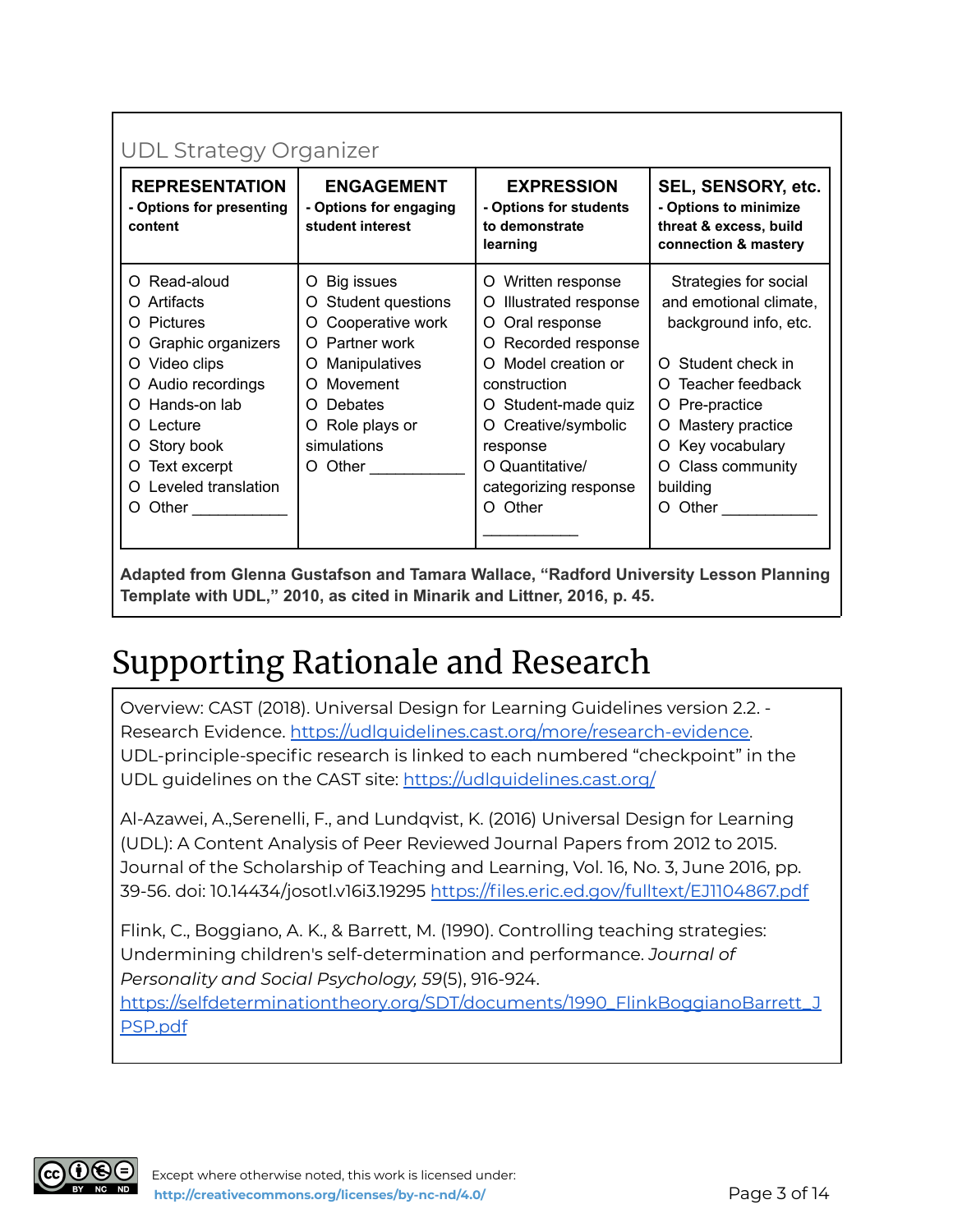Iyengar, S. S., & Lepper, M. R. (1999). Rethinking the value of choice: A cultural perspective on intrinsic motivation. Journal of Personality and Social Psychology, 76(3), 349–366. <https://doi.org/10.1037/0022-3514.76.3.349>

Minarik, D., & Littner, T. (2016). Social Studies and Exceptional Learners. National Council for the Social Studies.

[https://members.socialstudies.org/Scripts/4Disapi.dll/store/social-studies-and-excep](https://members.socialstudies.org/Scripts/4Disapi.dll/store/social-studies-and-exceptional-learners/1721/) [tional-learners/1721/](https://members.socialstudies.org/Scripts/4Disapi.dll/store/social-studies-and-exceptional-learners/1721/)

Roberts, S.L., VanDeusen-MacLeod, B. (2015). The Jigsaw Revisited: Common Core Social Studies and English Language Arts Integration Social Studies Research and Practice, Vol. 10, No. 2.

<http://www.socstrpr.org/wp-content/uploads/2015/07/MS06599-Roberts-et-al.pdf>

Schulte, Paige L. Social Studies in Motion: Learning with the Whole Person. Social Studies and the Young Learner 17(4), pp. 13-16, 2005. National Council for the Social Studies.

<https://www.socialstudies.org/sites/default/files/publications/yl/1704/170413.pdf>

*TPS Journal,* Vol. 2, No. 1, Winter 2009. Engaging All Learners with Primary Sources., [https://www.loc.gov/static/programs/teachers/about-this-program/teaching-with-pr](https://www.loc.gov/static/programs/teachers/about-this-program/teaching-with-primary-sources-partner-program/documents/ps_formats.pdf) [imary-sources-partner-program/documents/ps\\_formats.pdf](https://www.loc.gov/static/programs/teachers/about-this-program/teaching-with-primary-sources-partner-program/documents/ps_formats.pdf)

*TPS Journal,* Vol. 4, No. 2, Fall 2011. Beyond Typescript and Photographs: Using Primary Sources in Different Formats.

[https://www.loc.gov/static/programs/teachers/about-this-program/teaching-with-pr](https://www.loc.gov/static/programs/teachers/about-this-program/teaching-with-primary-sources-partner-program/documents/ps_formats.pdf) [imary-sources-partner-program/documents/ps\\_formats.pdf](https://www.loc.gov/static/programs/teachers/about-this-program/teaching-with-primary-sources-partner-program/documents/ps_formats.pdf)

Twyman, T., & Tindal, G. (2006). Using a computer-adapted, conceptually based history text to increase comprehension and problem-solving skills of students with disabilities. *TAM Board Members, 21*(2), 5-16. <https://eric.ed.gov/?id=EJ767692>

Wineburg, Sam; Martin, Daisy. Social Education, Vol. 73, No. 5, pp. 212-216, September 2009. Tampering with History: Adapting Primary Sources for Struggling Readers.

[https://www.socialstudies.org/social-education/73/5/tampering-history-adapting-pr](https://www.socialstudies.org/social-education/73/5/tampering-history-adapting-primary-sources-struggling-readers) [imary-sources-struggling-readers](https://www.socialstudies.org/social-education/73/5/tampering-history-adapting-primary-sources-struggling-readers)

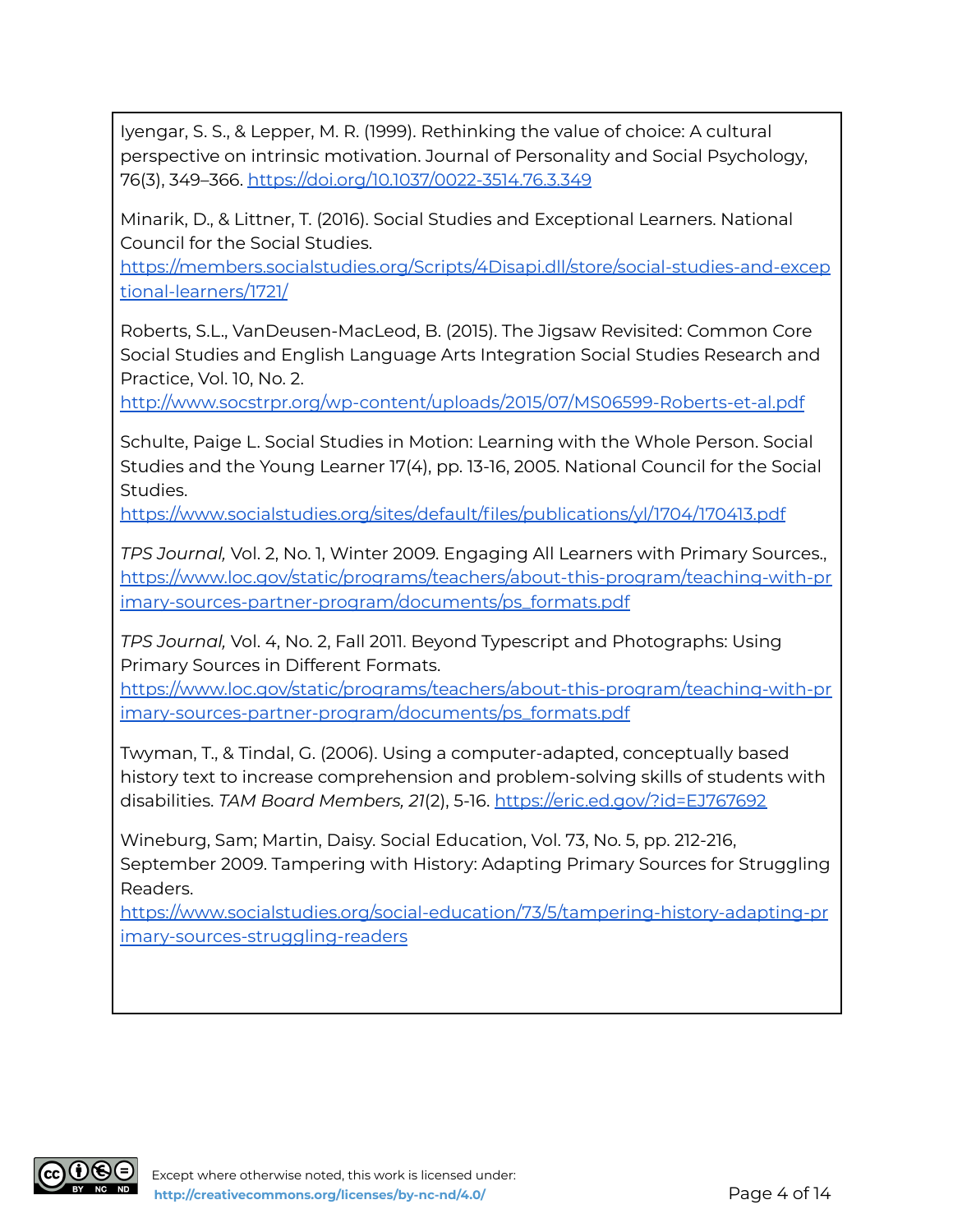## Resources

Introduction to Universal Design for Learning Posey, Allison. "How to break down barriers to learning with UDL." [https://www.understood.org/en/school-learning/for-educators/universal-design-for-l](https://www.understood.org/en/school-learning/for-educators/universal-design-for-learning/how-to-break-down-barriers-to-learning-with-udl) [earning/how-to-break-down-barriers-to-learning-with-udl](https://www.understood.org/en/school-learning/for-educators/universal-design-for-learning/how-to-break-down-barriers-to-learning-with-udl)

Choice. [includes video, Provide Choice 6:28 min:sec]. UDL: Supporting Diversity in BC [British Columbia] Schools [\(http://udlresource.ca/\)](http://udlresource.ca/). <http://udlresource.ca/2017/12/choice-3/>

Universal Design for Learning for Social Studies. Accessing Inquiry clearinghouse, EmergingAmerica.org.

<http://www.emergingamerica.org/accessing-inquiry/universal-design>

UDL Flowchart – Moving Beyond Choice by Katie Novak. <https://www.novakeducation.com/blog/udl-flowchart-moving-beyond-choice>

Inclusive Practice Tool: Example [Educator's] Artifact List, Massachusetts Department of Elementary and Secondary Education. <https://www.doe.mass.edu/edeval/guidebook/5b-exartifacts.pdf>

Engagement & Primary Sources

Using the Question Formulation Technique to Guide Primary Source Learning. Ashley Melville & Andrew P. Minigan. EBSCO.

[https://www.ebsco.com/blogs/ebscopost/using-question-formulation-technique-gu](https://www.ebsco.com/blogs/ebscopost/using-question-formulation-technique-guide-primary-source-learning) [ide-primary-source-learning](https://www.ebsco.com/blogs/ebscopost/using-question-formulation-technique-guide-primary-source-learning)

Introduction to the Question Formulation Technique for Primary Source Learning (webcast, 56:42 minutes). <https://www.loc.gov/item/webcast-9199/>

How to Engage Students in Historical Thinking Using Everyday Objects, Edutopia. [https://www.edutopia.org/article/how-engage-students-historical-thinking-using-e](https://www.edutopia.org/article/how-engage-students-historical-thinking-using-everyday-objects) [veryday-objects](https://www.edutopia.org/article/how-engage-students-historical-thinking-using-everyday-objects)

Engaging Students with Inquiry Using Primary Sources, KnowledgeQuest: Journal of the American Association of School Librarians.

[https://knowledgequest.aasl.org/engaging-students-with-inquiry-using-primary-so](https://knowledgequest.aasl.org/engaging-students-with-inquiry-using-primary-sources/) [urces/](https://knowledgequest.aasl.org/engaging-students-with-inquiry-using-primary-sources/)

Opinion and Responses: 'Students Need to DO History, Not Just Listen to It' Larry Ferlazzo — Education Week Classroom Q & A.

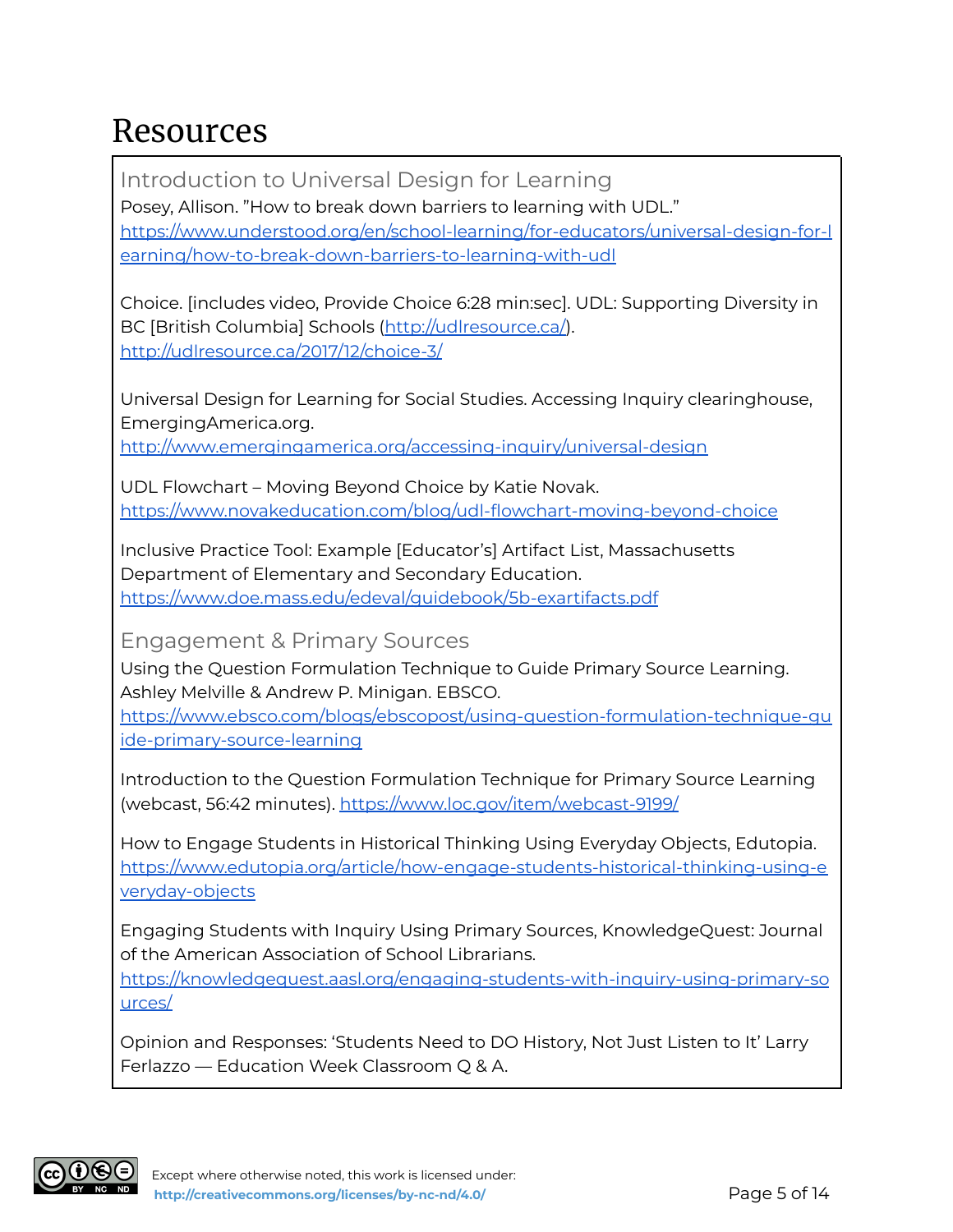[https://www.edweek.org/teaching-learning/opinion-response-students-need-to-do](https://www.edweek.org/teaching-learning/opinion-response-students-need-to-do-history-not-just-listen-to-it/2019/07) [-history-not-just-listen-to-it/2019/07](https://www.edweek.org/teaching-learning/opinion-response-students-need-to-do-history-not-just-listen-to-it/2019/07)

10 Ways to Enrich Your Classroom with Primary Sources – Part 2, Teaching with the Library of Congress.

[https://blogs.loc.gov/teachers/2013/12/10-ways-to-enrich-your-classroom-with-prima](https://blogs.loc.gov/teachers/2013/12/10-ways-to-enrich-your-classroom-with-primary-sources-part-2/) [ry-sources-part-2/](https://blogs.loc.gov/teachers/2013/12/10-ways-to-enrich-your-classroom-with-primary-sources-part-2/)

Representation & Primary Sources

Deciphering Primary Source Documents.

<https://teachinghistory.org/teaching-materials/ask-a-master-teacher/24270>

Engaging Students with Primary Sources - Smithsonian National Museum of American History.

<https://historyexplorer.si.edu/sites/default/files/PrimarySources.pdf>

Why Reading Aloud to Middle School Students Works, Edutopia. <https://www.edutopia.org/article/why-reading-aloud-middle-school-students-works>

Action and Expression & Primary Sources

Putting Primary Sources in Order - Text Set and Flow Map, Emerging America. [http://www.emergingamerica.org/teaching-resources/putting-primary-sources-ord](http://www.emergingamerica.org/teaching-resources/putting-primary-sources-order-text-set-and-flow-map) [er-text-set-and-flow-map](http://www.emergingamerica.org/teaching-resources/putting-primary-sources-order-text-set-and-flow-map)

Universal Design for Learning Strategy Organizer. [https://docs.google.com/document/d/1DbJZVLcDzY93QfM105a8UuZCSrrsV3UExVT](https://docs.google.com/document/d/1DbJZVLcDzY93QfM105a8UuZCSrrsV3UExVTDzk7W2ho/edit?usp=sharing) [Dzk7W2ho/edit?usp=sharing](https://docs.google.com/document/d/1DbJZVLcDzY93QfM105a8UuZCSrrsV3UExVTDzk7W2ho/edit?usp=sharing)

UDL Access-focused Primary Source Activity Template. [https://docs.google.com/document/d/1qSw81cjgpdP5VreG2f-otKGRtIuuNWX6KnHJ](https://docs.google.com/document/d/1qSw81cjgpdP5VreG2f-otKGRtIuuNWX6KnHJUUrs9ww/view) [UUrs9ww/view](https://docs.google.com/document/d/1qSw81cjgpdP5VreG2f-otKGRtIuuNWX6KnHJUUrs9ww/view)

Peer Review Template for UDL Access-focused Primary Source Activity. [https://docs.google.com/document/d/1bqcy2W3M08fUlbC90l2id5MmRWiTam5LZV](https://docs.google.com/document/d/1bqcy2W3M08fUlbC90l2id5MmRWiTam5LZVvuFKmdF6A/view) [vuFKmdF6A/view](https://docs.google.com/document/d/1bqcy2W3M08fUlbC90l2id5MmRWiTam5LZVvuFKmdF6A/view)

Analysis of UDL Access-focused Primary Source Activity. [https://docs.google.com/document/d/1w9Bo92lRpKmYdZdyZxE6K8piTEEGIn04lAB](https://docs.google.com/document/d/1w9Bo92lRpKmYdZdyZxE6K8piTEEGIn04lABEFlr4GfY/view) [EFlr4GfY/view](https://docs.google.com/document/d/1w9Bo92lRpKmYdZdyZxE6K8piTEEGIn04lABEFlr4GfY/view)

Primary Source Repositories Library of Congress. <https://www.loc.gov/>

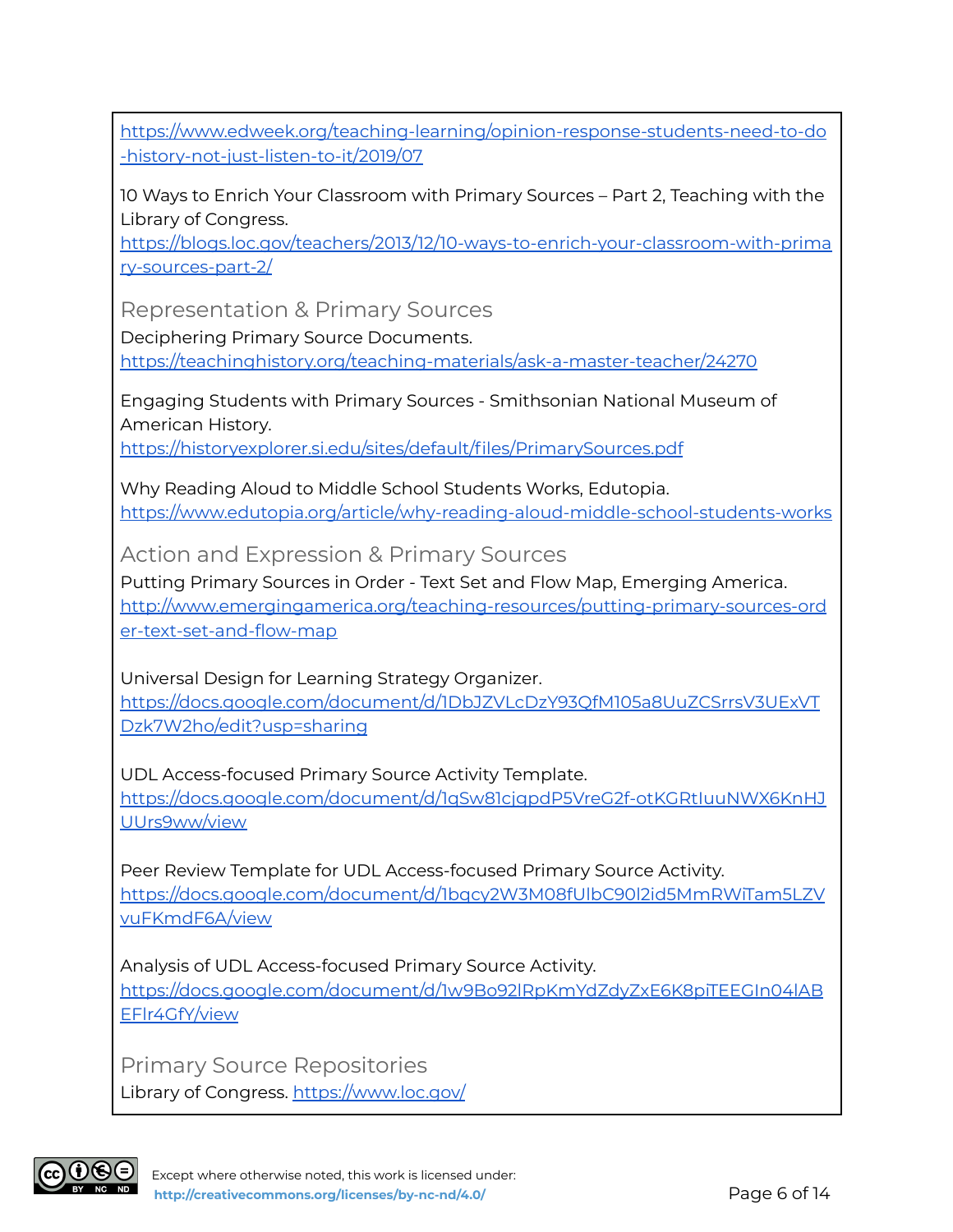World Digital Library. <https://www.wdl.org/>

Chronicling America Historic Newspapers. <https://chroniclingamerica.loc.gov/>

American Archive of Public Broadcasting. <https://americanarchive.org/>

# Submission Guidelines & Evaluation Criteria

*To earn the micro-credential, you must receive a passing score in Parts 1 and 3, and receive proficiency for all components in Part 2.*

### Part 1. Overview

#### (400-800 words)

*Please copy and paste the following contextual prompts and questions into a document and respond to them without including any identifying information.*

- 1. List the grade(s) and subject(s) that you teach, along with general information about class composition.
- 2. Why did you choose to pursue the Universal Design for Learning with Primary Sources micro-credential, and what is your current level of comfort with the UDL framework?
- 3. By supporting multiple means of representation and engagement, teaching with primary sources is a way to increase universal access consistent with UDL principles. However, some primary sources can be difficult to understand (both because of the text and context). Describe any challenges you have had, or imagine you might have, using primary sources in ways that are accessible to all your students. In what ways could primary sources present potential barriers or inequality of access to your students?
- 4. Identify two or more examples of topics or activities in your existing curriculum where you will consider using UDL strategies to make primary source-based activities more accessible, and/or where using primary sources could support UDL lesson design. Explain why you chose those examples.

**Passing:** Responses provide reasonable and accurate information that address the UDL framework, working with primary sources to increase universal access, and

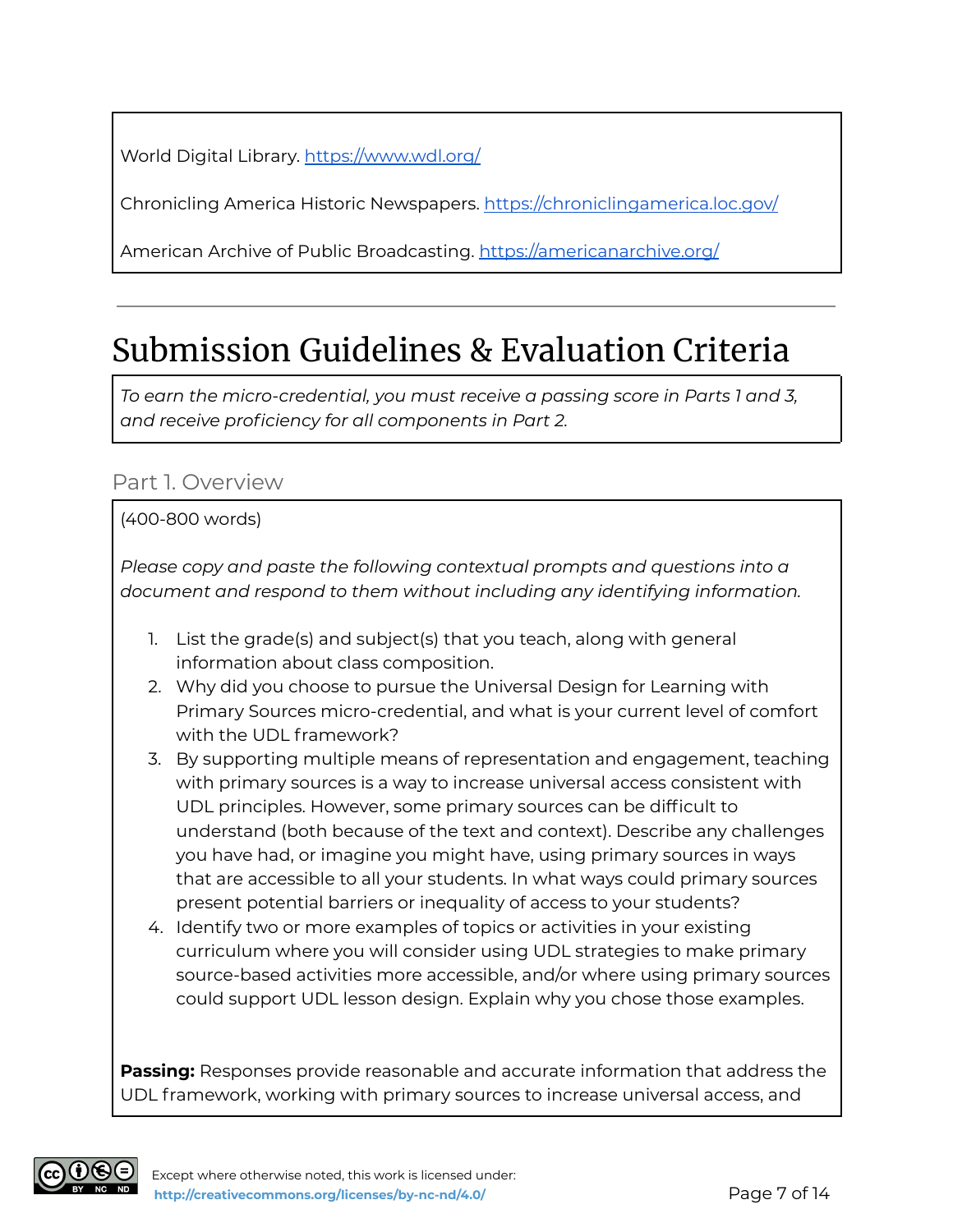areas of instruction that could be enhanced through integration of primary source learning and UDL strategies.

#### Part 2. Artifacts

To earn this micro-credential please submit the following **4** artifacts as evidence of your learning. *Please do not include any identifiable information.*

#### **Artifact 1: UDL Strategy Organizer**

- 1. Identify the topic that your activity plan will support. Ensure that it is a topic for which you can readily locate the required primary sources from the Library of Congress or an affiliated repository (see Resources).
- 2. Focusing on the topic you identified, list at least 1 and in most cases 2-3 specific examples of each source, tool, or strategy in a copy of the [Universal](https://docs.google.com/document/d/1DbJZVLcDzY93QfM105a8UuZCSrrsV3UExVTDzk7W2ho/view) Design for Learning [Organizer](https://docs.google.com/document/d/1DbJZVLcDzY93QfM105a8UuZCSrrsV3UExVTDzk7W2ho/view) Template. Create a menu with entries in each category that are customized to support your own curriculum.

(See rubric for specific requirements.)

Upload your completed organizer.

#### **Artifact 2: UDL Access-focused Primary Source Activity**

- 1. Review a well-described inquiry activity that you previously used with students, ideally one that includes exploration with primary sources from the Library of Congress or an affiliated repository (see above). Review any notes or reflections on how the activity went, and/or samples of student work from the activity.
- 2. Consider how you can adapt the activity with enhancements drawn from UDL principles and a diverse set of sources, including primary sources. The activity should be relevant to the content you plan to teach soon, so you should adapt it to make it useful to your present needs.
- 3. As this is material you have taught previously, how would you teach it differently this time? Would you change any of the content? Do you want to address any unmet goals from the last time you taught it? Where can you insert primary sources?
- 4. Reflect on the opportunity to repeat previous activities to support skill development and deepen understanding. What will you repeat, and how will you support students in gaining greater skill/comfort/sense of accomplishment?
- 5. Review the menu in your organizer. Use this process as an opportunity to add to your repertoire things you do not ordinarily try with your class. Select

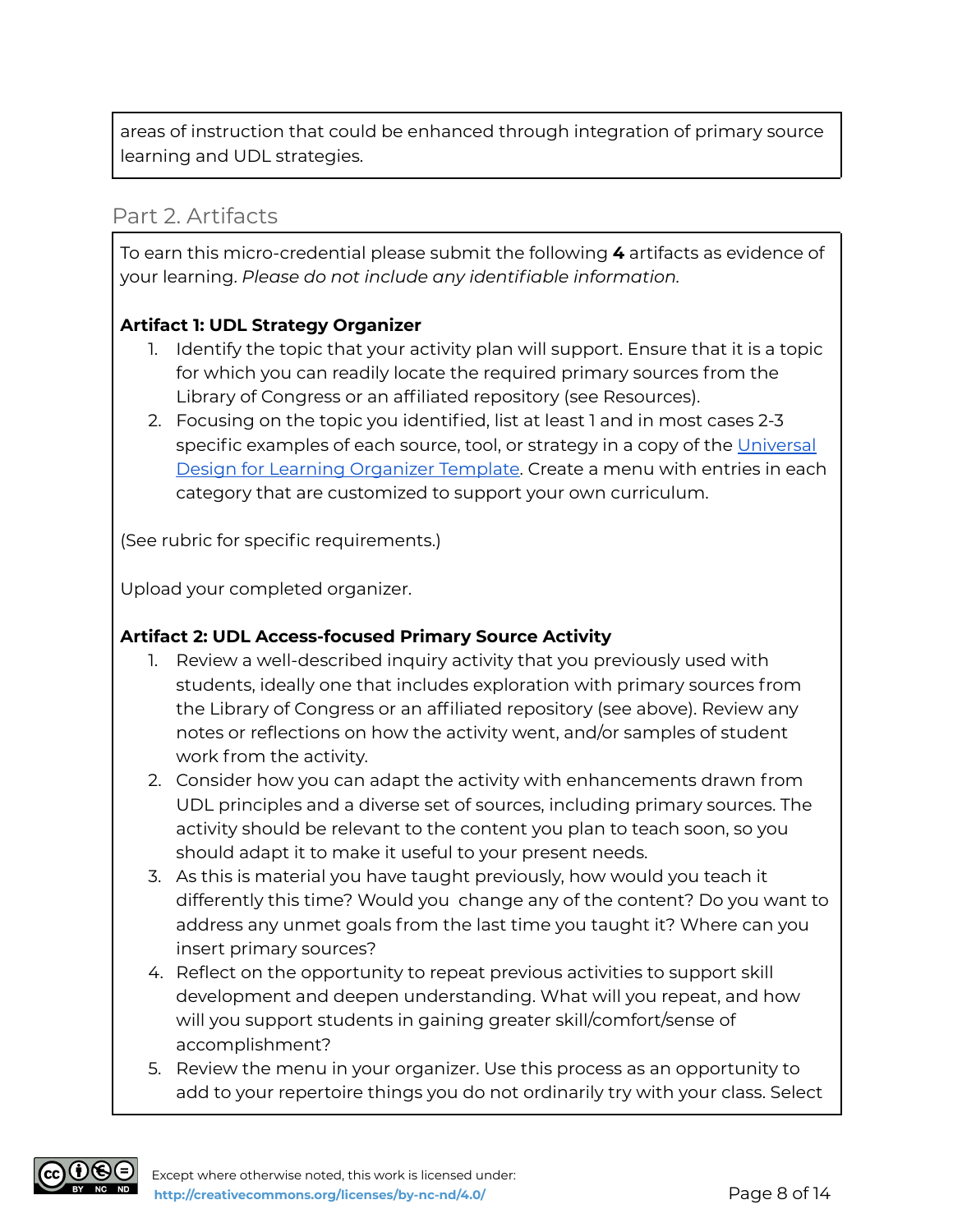one or more modes of representation, elements of engagement, and options for expression to add to your existing activity plan. The plan should exemplify as many of the following features as possible within your constraints:

- **providing a set of varied sources** related to the activity topic to offer individual student choice and autonomy.
- **investigating questions and including sources with high personal relevance**, connection, and/or perceived value to increase student interest.
- **offering genuine inquiry that invites critique**, off-beat creativity, and/or connection to topics outside the planned activity to draw in students.
- **offering support for mastery** through clear goals; practice with skills, tools, and vocabulary; and collaborative work groups to benefit all students––especially with primary sources that offer language challenges to modern-day students.
- **paying attention to threats to engagement**, such as distraction, discouragement, and stress.
- 6. Make a copy of the UDL [Access-focused](https://docs.google.com/document/d/1qSw81cjgpdP5VreG2f-otKGRtIuuNWX6KnHJUUrs9ww/view) Primary Source Activity Template and use it to re-write your activity to incorporate more modes of representation, engagement, and expression. Annotate each source for what it can contribute with respect to a) representation; b) engagement; c) how it can be a springboard for activity and expression (if applicable); and d) any factors relevant to UDL social-emotional-sensory dimensions.

(See rubric for specific requirements.)

Upload your completed UDL Access-focused Primary Source Activity.

#### **Artifact 3: Activity Evidence**

If possible, implement your new UDL Access-focused Primary Source Activity with your students, and submit 4-6 examples of student work or a video of activity implementation (follow your district's privacy policies, procedures, and guidelines when recording video of students).

If activity implementation is not possible, identify 2 colleagues willing to complete a peer review of your activity plan. Provide each with a copy of your plan, along with a copy of the Peer Review Template for UDL [Access-focused](https://docs.google.com/document/d/1bqcy2W3M08fUlbC90l2id5MmRWiTam5LZVvuFKmdF6A/view) Primary Source [Activity.](https://docs.google.com/document/d/1bqcy2W3M08fUlbC90l2id5MmRWiTam5LZVvuFKmdF6A/view) Be sure to point out any specific areas where you would like targeted feedback.

(See rubric for specific requirements.)

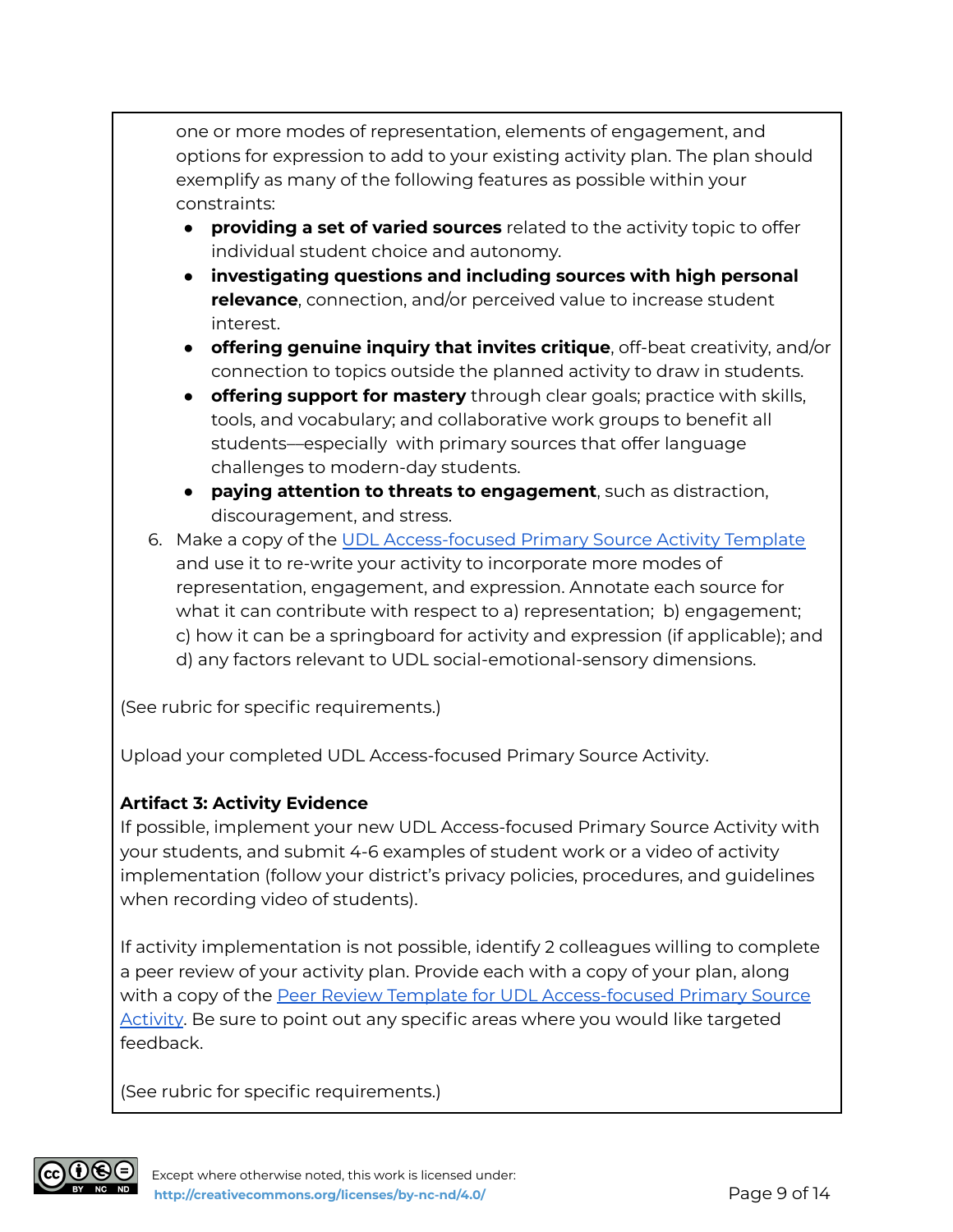Combine each piece of evidence into one document for uploading. *NOTE: To submit handwritten student work or completed peer reviews, simply take pictures of each piece of evidence and insert the files into a single document. To submit video evidence, load it to a shareable platform and enter the shareable link in a document along with a brief description of the evidence. Make sure that the video is not set to Private, as it will need to be accessed by members of our Assessment Team anonymously. If the video is set to require a password to access it, please include the password below the link in the document. Click the linked site names for step-by-step instructions on uploading and sharing a video on [YouTube](https://www.youtube.com/watch?v=6C4dEpT0rYg&feature=emb_title) or [DropBox](https://help.dropbox.com/files-folders/share/share-with-others).*

#### **Artifact 4: Activity Analysis**

After reviewing student work, lesson implementation video, or the peer reviews, next download or make a copy of the **Analysis of UDL [Access-focused](https://docs.google.com/document/d/1w9Bo92lRpKmYdZdyZxE6K8piTEEGIn04lABEFlr4GfY/view) Primary** Source [Activity](https://docs.google.com/document/d/1w9Bo92lRpKmYdZdyZxE6K8piTEEGIn04lABEFlr4GfY/view) and use it to discuss what the process was like for you to teach or receive feedback, and how you'll modify your lesson plan as a result.

(See rubric for specific requirements.)

Upload your completed lesson analysis.

### Part 2. Rubric

|                                                                         | <b>Proficient</b>                                                                                                                                                                                                                                                                 | <b>Basic</b>                                                                                                                                                                                                                                                 | <b>Developing</b>                                                                                                                                                                                                                              |
|-------------------------------------------------------------------------|-----------------------------------------------------------------------------------------------------------------------------------------------------------------------------------------------------------------------------------------------------------------------------------|--------------------------------------------------------------------------------------------------------------------------------------------------------------------------------------------------------------------------------------------------------------|------------------------------------------------------------------------------------------------------------------------------------------------------------------------------------------------------------------------------------------------|
| <b>Artifact 1:</b><br><b>UDL</b><br><b>Strategy</b><br><b>Organizer</b> | Organizer includes<br>all of the following:<br>an identified<br>topic<br>at least 1 and in<br>most cases 2-3<br>specific examples<br>for each option<br>for presenting<br>content listed<br>under<br>Representation<br>• at least 1 and in<br>most cases 2-3<br>specific examples | Organizer includes<br>most, but not all, of<br>the following:<br>an identified<br>topic<br>at least 1 and in<br>$\bullet$<br>most cases 2-3<br>specific<br>examples for<br>each option for<br>presenting<br>content listed<br>under<br><b>Representation</b> | Organizer includes<br>some of the<br>following:<br>an identified<br>topic<br>at least 1 and in<br>$\bullet$<br>most cases 2-3<br>specific<br>examples for<br>each option for<br>presenting<br>content listed<br>under<br><b>Representation</b> |

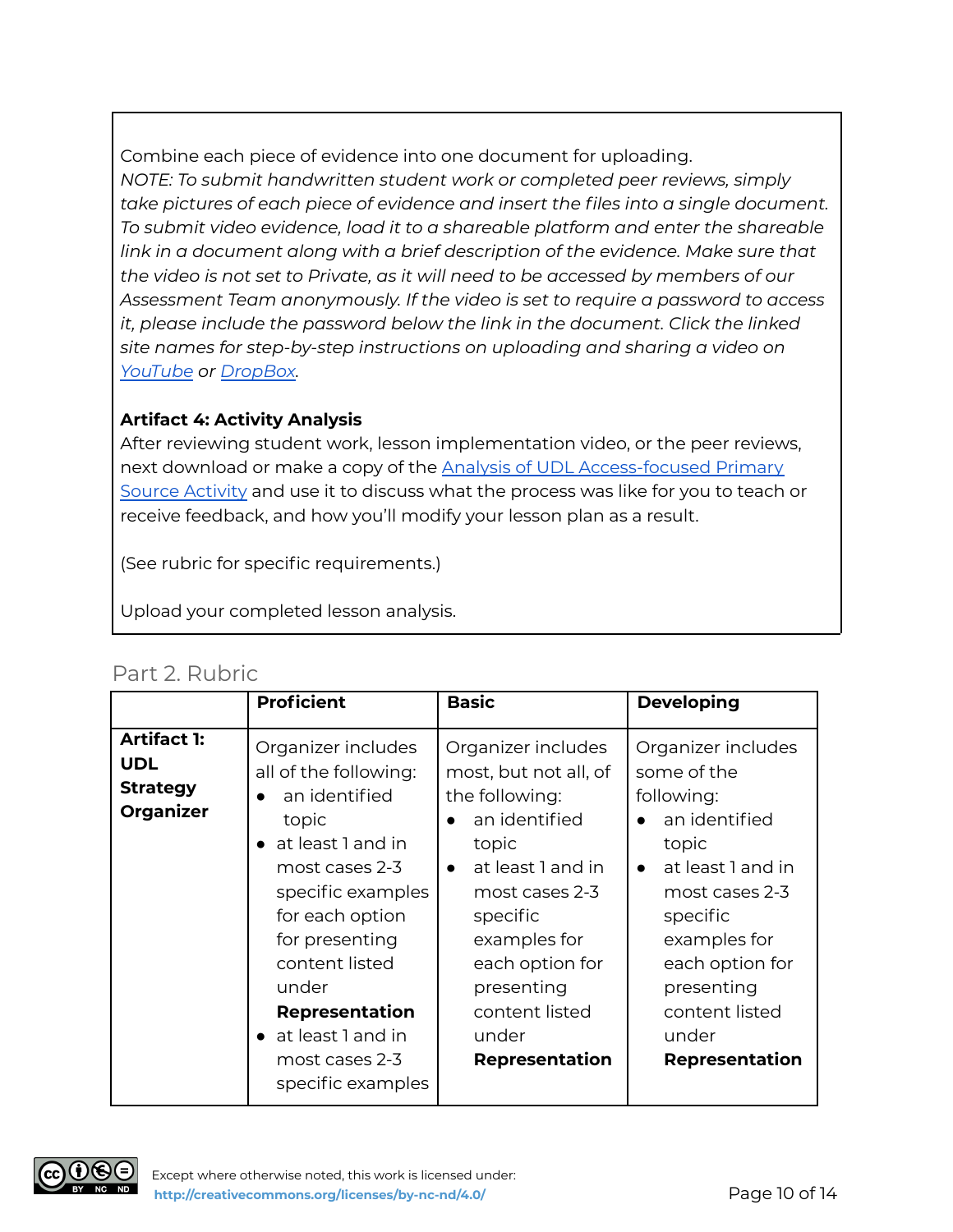|                                                                                                           | for each option<br>for engaging<br>student interest<br>listed under<br><b>Engagement</b><br>at least 1 and in<br>most cases 2-3<br>specific examples<br>for each option<br>for demon-<br>strating student<br>learning listed<br>under<br><b>Expression</b><br>• at least 1 and in<br>most cases 2-3<br>specific examples<br>for each option to<br>minimize threat<br>& excess or build<br>connection &<br>mastery listed<br>under SEL,<br>Sensory, etc. | at least 1 and in<br>$\bullet$<br>most cases 2-3<br>specific<br>examples for<br>each option for<br>engaging<br>student interest<br>listed under<br><b>Engagement</b><br>at least 1 and in<br>$\bullet$<br>most cases 2-3<br>specific<br>examples for<br>each option for<br>demonstrating<br>student learning<br>listed under<br><b>Expression</b><br>at least 1 and in<br>$\bullet$<br>most cases 2-3<br>specific<br>examples for<br>each option to<br>minimize threat<br>and excess or<br>build connection<br>and mastery<br>listed under SEL,<br>Sensory, etc. | at least 1 and in<br>$\bullet$<br>most cases 2-3<br>specific<br>examples for<br>each option for<br>engaging<br>student interest<br>listed under<br><b>Engagement</b><br>at least 1 and in<br>$\bullet$<br>most cases 2-3<br>specific<br>examples for<br>each option for<br>demonstrating<br>student learning<br>listed under<br><b>Expression</b><br>at least 1 and in<br>$\bullet$<br>most cases 2-3<br>specific<br>examples for<br>each option to<br>minimize threat<br>and excess or<br>build connection<br>and mastery<br>listed under SEL,<br>Sensory, etc. |
|-----------------------------------------------------------------------------------------------------------|---------------------------------------------------------------------------------------------------------------------------------------------------------------------------------------------------------------------------------------------------------------------------------------------------------------------------------------------------------------------------------------------------------------------------------------------------------|------------------------------------------------------------------------------------------------------------------------------------------------------------------------------------------------------------------------------------------------------------------------------------------------------------------------------------------------------------------------------------------------------------------------------------------------------------------------------------------------------------------------------------------------------------------|------------------------------------------------------------------------------------------------------------------------------------------------------------------------------------------------------------------------------------------------------------------------------------------------------------------------------------------------------------------------------------------------------------------------------------------------------------------------------------------------------------------------------------------------------------------|
| <b>Artifact 2:</b><br><b>UDL</b><br><b>Access-focus</b><br>ed Primary<br><b>Source</b><br><b>Activity</b> | Activity includes all<br>of the following:<br>identification of<br>$\bullet$<br>activity topic<br>identification of<br>$\bullet$<br>target grade(s)<br>30-100 word<br>overview of the<br>activity<br>identification of<br><b>UDL</b> strategies                                                                                                                                                                                                         | Activity includes<br>most, but not all, of<br>the following:<br>identification of<br>activity topic<br>identification of<br>$\bullet$<br>target grade(s)<br>30-100 word<br>$\bullet$<br>overview of the<br>activity                                                                                                                                                                                                                                                                                                                                              | Activity includes<br>some of the<br>following:<br>identification of<br>activity topic<br>identification of<br>$\bullet$<br>target grade(s)<br>30-100 word<br>$\bullet$<br>overview of the<br>activity                                                                                                                                                                                                                                                                                                                                                            |

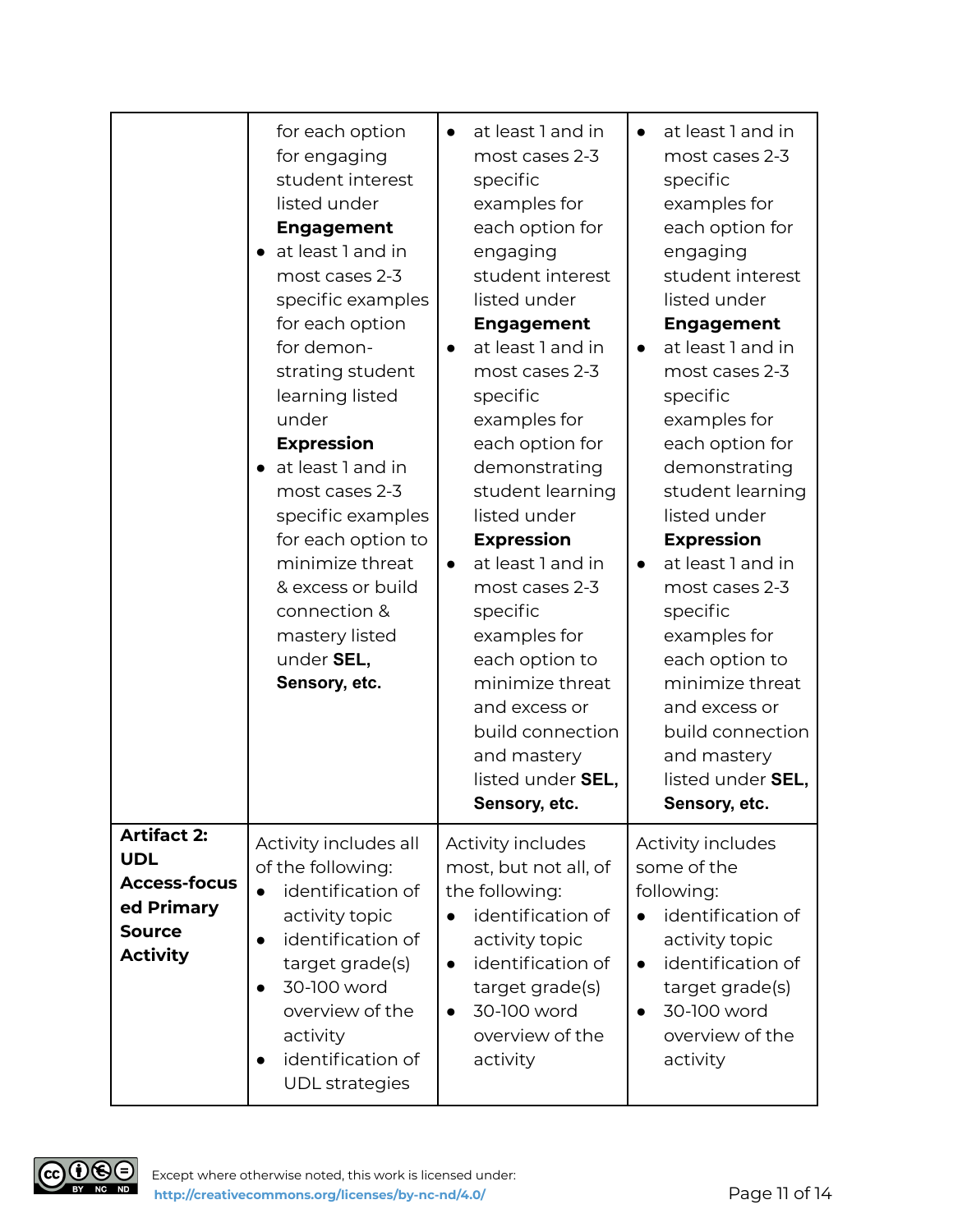| used in the<br>activity<br>description of<br>$\bullet$<br>activity flow<br>identification of<br>$\bullet$<br>steps to build a<br>climate of<br>confidence for all<br>students<br>if applicable,<br>$\bullet$<br>identification of<br>steps to<br>approach<br>sensitive or<br>controversial<br>issues presented<br>by content<br>if applicable,<br>$\bullet$<br>description of<br>excerpts and/or<br>leveled<br>modifications of<br>written sources<br>annotated<br>citations and<br>thumbnail<br>images of at least<br>3 sources with at<br>least 1, if not all,<br>from the Library<br>of Congress or an<br>affiliated<br>repository<br>if applicable,<br>$\bullet$<br>listing of other<br>sources<br>(secondary or | identification of<br>$\bullet$<br><b>UDL</b> strategies<br>used in the<br>activity<br>description of<br>$\bullet$<br>activity flow<br>identification of<br>$\bullet$<br>steps to build a<br>climate of<br>confidence for<br>all students<br>if applicable,<br>$\bullet$<br>identification of<br>steps to<br>approach<br>sensitive or<br>controversial<br>issues presented<br>by content<br>if applicable,<br>$\bullet$<br>description of<br>excerpts and/or<br>leveled<br>modifications of<br>written sources<br>annotated<br>$\bullet$<br>citations and<br>thumbnail<br>images of at<br>least 3 sources<br>with at least 1, if<br>not all, from the<br>Library of<br>Congress or an<br>affiliated<br>repository<br>if applicable,<br>$\bullet$ | identification of<br>$\bullet$<br><b>UDL</b> strategies<br>used in the<br>activity<br>description of<br>$\bullet$<br>activity flow<br>identification of<br>$\bullet$<br>steps to build a<br>climate of<br>confidence for<br>all students<br>if applicable,<br>$\bullet$<br>identification of<br>steps to<br>approach<br>sensitive or<br>controversial<br>issues presented<br>by content<br>if applicable,<br>$\bullet$<br>description of<br>excerpts and/or<br>leveled<br>modifications of<br>written sources<br>annotated<br>$\bullet$<br>citations and<br>thumbnail<br>images of at<br>least 3 sources<br>with at least 1, if<br>not all, from the<br>Library of<br>Congress or an<br>affiliated<br>repository<br>if applicable,<br>$\bullet$ |
|----------------------------------------------------------------------------------------------------------------------------------------------------------------------------------------------------------------------------------------------------------------------------------------------------------------------------------------------------------------------------------------------------------------------------------------------------------------------------------------------------------------------------------------------------------------------------------------------------------------------------------------------------------------------------------------------------------------------|-------------------------------------------------------------------------------------------------------------------------------------------------------------------------------------------------------------------------------------------------------------------------------------------------------------------------------------------------------------------------------------------------------------------------------------------------------------------------------------------------------------------------------------------------------------------------------------------------------------------------------------------------------------------------------------------------------------------------------------------------|-------------------------------------------------------------------------------------------------------------------------------------------------------------------------------------------------------------------------------------------------------------------------------------------------------------------------------------------------------------------------------------------------------------------------------------------------------------------------------------------------------------------------------------------------------------------------------------------------------------------------------------------------------------------------------------------------------------------------------------------------|
| literary) and<br>materials used                                                                                                                                                                                                                                                                                                                                                                                                                                                                                                                                                                                                                                                                                      | listing of other<br>sources<br>(secondary or                                                                                                                                                                                                                                                                                                                                                                                                                                                                                                                                                                                                                                                                                                    | listing of other<br>sources<br>(secondary or                                                                                                                                                                                                                                                                                                                                                                                                                                                                                                                                                                                                                                                                                                    |

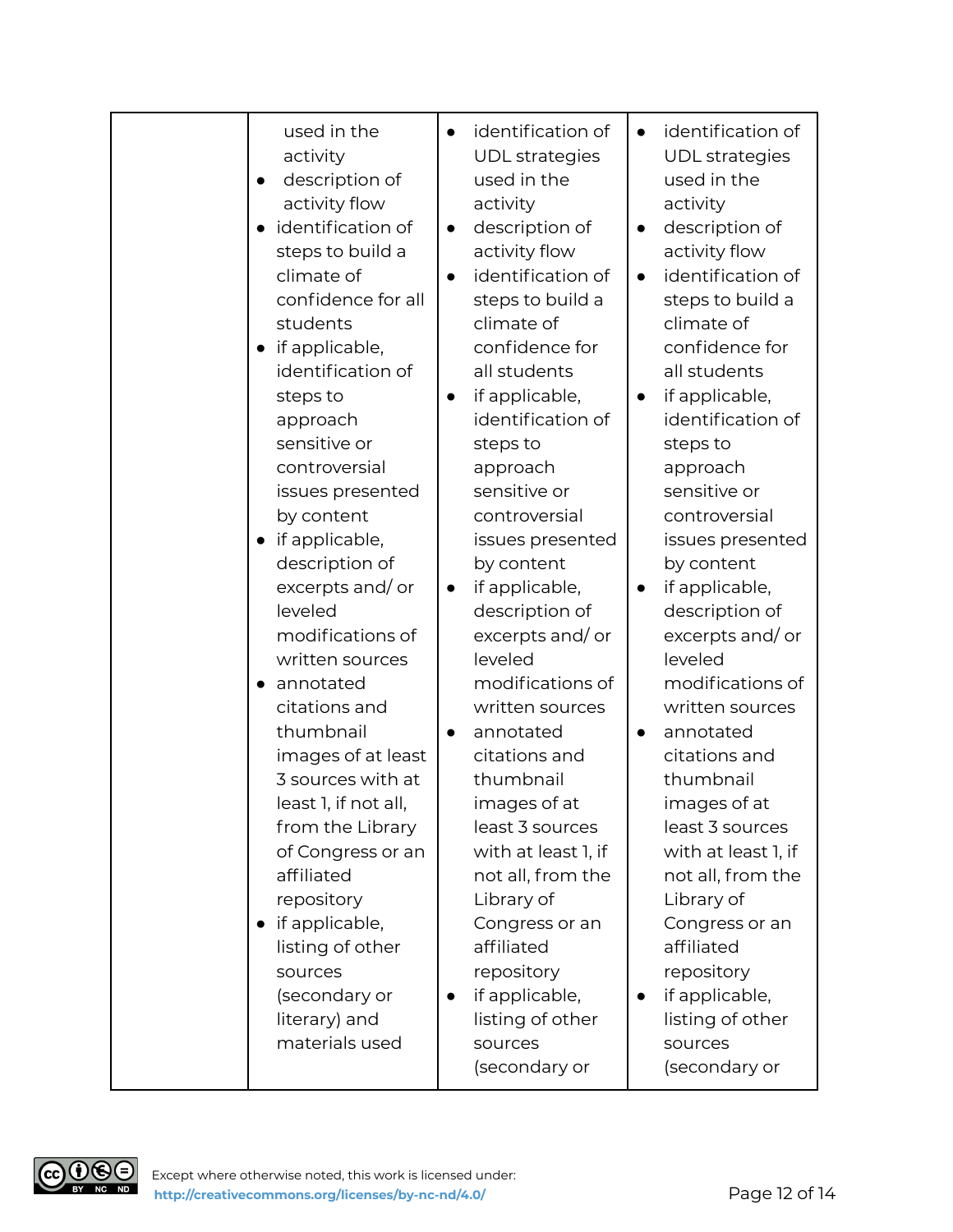|                                                          |                                                                                                                                                                                                                                                                                                                                            | literary) and<br>materials used                                                                                                                                                                                                                                                                                                                                                            | literary) and<br>materials used                                                                                                                                                                                                                                                                                                                                |
|----------------------------------------------------------|--------------------------------------------------------------------------------------------------------------------------------------------------------------------------------------------------------------------------------------------------------------------------------------------------------------------------------------------|--------------------------------------------------------------------------------------------------------------------------------------------------------------------------------------------------------------------------------------------------------------------------------------------------------------------------------------------------------------------------------------------|----------------------------------------------------------------------------------------------------------------------------------------------------------------------------------------------------------------------------------------------------------------------------------------------------------------------------------------------------------------|
| <b>Artifact 3:</b><br><b>Activity</b><br><b>Evidence</b> | Activity evidence<br>includes 1 of the<br>following 3 options:<br>4-6 examples of<br>student work<br>with primary<br>sources, at least 1<br>for each primary<br>source used<br>video of activity<br>$\bullet$<br>implementation<br>2 completed<br>peer feedback<br>reviews                                                                 | Activity evidence<br>includes 1 of the<br>following 3 options:<br>3-4 examples of<br>student work<br>with primary<br>sources, at least 1<br>for each primary<br>source used<br>video of activity<br>$\bullet$<br>implementation<br>2 completed<br>$\bullet$<br>peer feedback<br>reviews                                                                                                    | Activity evidence<br>includes 1 of the<br>following 3 options:<br>1-2 examples of<br>student work<br>with primary<br>sources<br>video of portion<br>$\bullet$<br>of activity<br>implementation<br>1 completed<br>$\bullet$<br>peer feedback<br>review                                                                                                          |
| <b>Artifact 4:</b><br><b>Activity</b><br><b>Analysis</b> | Activity analysis<br>(400-800 words)<br>includes all of the<br>following:<br>function/impact<br>of UDL<br>strategies<br>function/impact<br>$\bullet$<br>of the selected<br>primary sources<br>in achieving<br><b>UDL</b> goals<br>key takeaways<br>from student<br>work or peer<br>feedback<br>changes or<br>adjustments for<br>the future | <b>Activity Analysis</b><br>(400-800 words)<br>includes most, but<br>not all, all of the<br>following:<br>function/impact<br>of UDL<br>strategies<br>function/impact<br>$\bullet$<br>of the selected<br>primary sources<br>in achieving<br>UDL goals<br>key takeaways<br>$\bullet$<br>from student<br>work or peer<br>feedback<br>changes or<br>$\bullet$<br>adjustments for<br>the future | Activity analysis<br>(400-800 words)<br>includes some of<br>the following:<br>function/impact<br>of UDL<br>strategies<br>function/impact<br>$\bullet$<br>of the selected<br>primary sources<br>in achieving<br>UDL goals<br>key takeaways<br>$\bullet$<br>from student<br>work or peer<br>feedback<br>changes or<br>$\bullet$<br>adjustments for<br>the future |